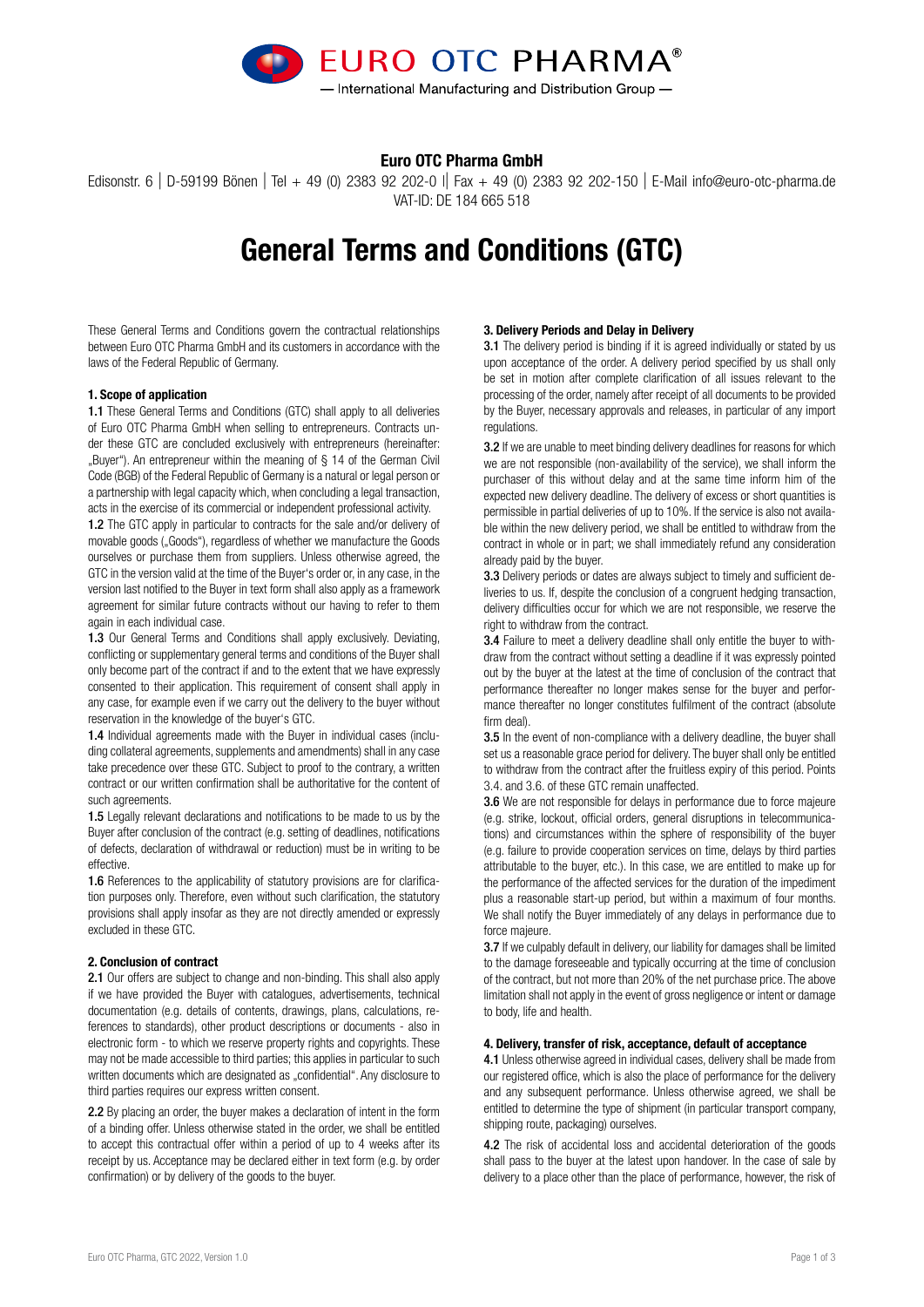accidental loss and accidental deterioration of the goods as well as the risk of delay shall pass to the buyer upon delivery of the goods to the forwarding agent, the carrier or any other person or institution designated to carry out the shipment.

4.3 If the shipment is delayed due to circumstances for which the buyer is responsible, the risk shall pass to the buyer from the day of readiness for shipment.

4.4 If acceptance has been agreed, this shall be decisive for the transfer of risk. In all other respects, the statutory provisions of the law on contracts for work and services shall also apply mutatis mutandis to an agreed acceptance. The handover or acceptance shall be deemed equivalent if the buyer is in default of acceptance.

4.5 If the buyer does not accept the goods at the agreed time or if acceptance is not possible at the agreed time due to the buyer's fault, the buyer shall be in default of acceptance. He shall bear the costs of the additional expenses incurred as a result. We reserve the right to set a reasonable period of grace for acceptance. Should the second acceptance also fail, we shall be entitled to withdraw from the contract. In such a case, we reserve the right to claim a lump-sum compensation of 10% of the net purchase price; we reserve the right to claim further damages. The buyer is entitled to prove that no or only minor damage has been incurred.

## 5. Prices and terms of payment

5.1 Prices quoted are net prices and, unless otherwise agreed, are exclusive of the costs of shipping, packaging and insurance. Reductions for postage, bank transfer or similar charges shall not be recognized.

5.2 Any increases in price or other price components occurring between the conclusion of the contract and delivery which are beyond our control, such as currency compensation, levies, customs duties, etc., may be charged to the buyer accordingly.

5.3 The buyer is obliged to pay sales tax, if applicable, in accordance with the national regulations of the country of destination, insofar as taxable sales are concerned. The buyer is solely responsible for the taxation of the goods upon importation into the country of destination.

5.4 The purchase price is due within 14 days from the date of delivery, unless otherwise agreed.

5.5 We reserve the right to deliver to new customers only against full payment in advance. We shall declare a corresponding reservation at the latest with the order confirmation. The same shall apply in the event that a buver in a previous delivery relationship has only made payment after the second reminder.

5.6 We reserve the right to adjust our prices accordingly even after the conclusion of the contract if the circumstances relevant for the determination of the price change, in particular costs for delivery, material, wages or due to currency fluctuations or other unforeseen events. In the event of price increases or price reductions, we will prove the reasons for these to the buyer on request. In the event of a price increase of more than 10% after the conclusion of the contract, the buyer shall have the right to withdraw from the contract if he declares his withdrawal in writing within 7 days of being notified of the price change.

#### 6. Invoicing, interest, offsetting prohibition

6.1 Invoicing shall take place after dispatch of the goods or, in the case of imported goods, at the time of arrival at the European sea or airport or at the time the goods are made available.

6.2 Upon expiry of the payment deadline (clause 5.4), the buyer shall be in default.

6.3 In the case of contracts with merchants, we are entitled to charge the buyer interest on the due date at a rate of 9 percentage points above the base interest rate from the due date. The assertion of further damage caused by default is not excluded.

6.4 In the event of default in payment by the Buyer, we shall charge a flat-rate default fee in accordance with § 288 para. 5 BGB (German Civil Code) in the amount of 40.00 euros.

6.5 In the event of default in payment by the buyer or in the event of imminent insolvency or other significant deterioration in the financial circumstances of the buyer, we may withdraw from the contract after setting a reasonable period of grace for outstanding deliveries from any current contract, with the payment period ceasing to apply.

6.6 In the event of default in payment, we reserve the right to claim liquidated damages in the amount of 10% of the net purchase price. We reserve the right to assert further damage caused by default. The buyer shall be entitled to prove that no or only minor damage has been incurred.

6.7 The buyer may only set off claims against our claims with counterclaims that have been legally established or recognized by us. Furthermore, the exercise of rights of retention is only permissible under corresponding conditions due to counterclaims resulting directly from the same contractual relationship

## 7. Warranty and notice of defects

7.1 The warranty period for new goods and spare parts is one year and begins with the date of delivery of the item. Liability for defects is excluded for used goods. The rights arising from §§ 478, 479 BGB remain unaffected. The reduction of the warranty period to one year or the exclusion in the case of used goods shall not apply if the obligation to pay compensation is based on injury to life, limb or health due to a defect for which we are responsible or our grossly negligent or wilful conduct or that of our vicarious agents. In this respect, the statutory limitation periods shall apply. Notwithstanding the foregoing, we shall be liable under the Product Liability Act.

7.2 If the buyer demands supplementary performance, we may choose to remedy the defect or to deliver or re-manufacture the defect-free subject matter of the contract. The buyer shall give us the time and opportunity required for the subsequent performance owed, in particular to hand over the goods complained about for inspection purposes. In the event of a replacement delivery, the buyer shall return the defective item to us in accordance with the statutory provisions.

7.3 We are entitled to make the subsequent performance owed dependent on the buyer paying the purchase price due. However, the buyer is entitled to retain a reasonable part of the purchase price in relation to the defect.

7.4 Customary commercial, product and raw material as well as minor, technical, physical and chemical unavoidable deviations with regard to quality, colour, weight, odour or physical-chemical key figures cannot be objected to.

7.5 Samples and specimens shall only be regarded as approximate illustrative pieces for quality, dimensions and colour.

7.6 Only the direct purchaser shall be entitled to warranty claims against us. An assignment of warranty claims is excluded.

**7.7** The buyer is obliged to inspect the delivered goods immediately after delivery or handover and, if a defect becomes apparent, to notify us immediately. If the buyer fails to notify us, the goods shall be deemed to have been approved, unless the defect was not recognisable during the inspection. If such a defect is discovered later, the notification must be made immediately after discovery; otherwise the goods shall be deemed to have been approved also in view of this defect. The foregoing shall not apply insofar as we have fraudulently concealed the defect or have assumed a corresponding guarantee. If we enter into negotiations regarding a complaint, this shall in no way constitute a waiver of the objection of late, insufficient or unfounded notification of defects.

7.8 The validity of § 377 HGB remains unaffected.

7.9 Should the product inspection after notification of defects reveal that the notification of defects is obviously unfounded, the Buyer may be obliged to pay compensation for expenses in the amount of a lump sum of 100.00 euros; both contracting parties are at liberty to provide evidence of lower or higher expenses in the individual case.

#### 8. Retention of title

8.1 We reserve title to the goods delivered until full payment of all claims arising from the business relationship with the buyer.

8.2 The goods subject to retention of title may neither be pledged to third parties nor assigned as security before full payment of the secured claims. The buyer must inform us immediately in writing if an application is made to open insolvency proceedings or if third parties (e.g. seizures) have access to the goods belonging to us.